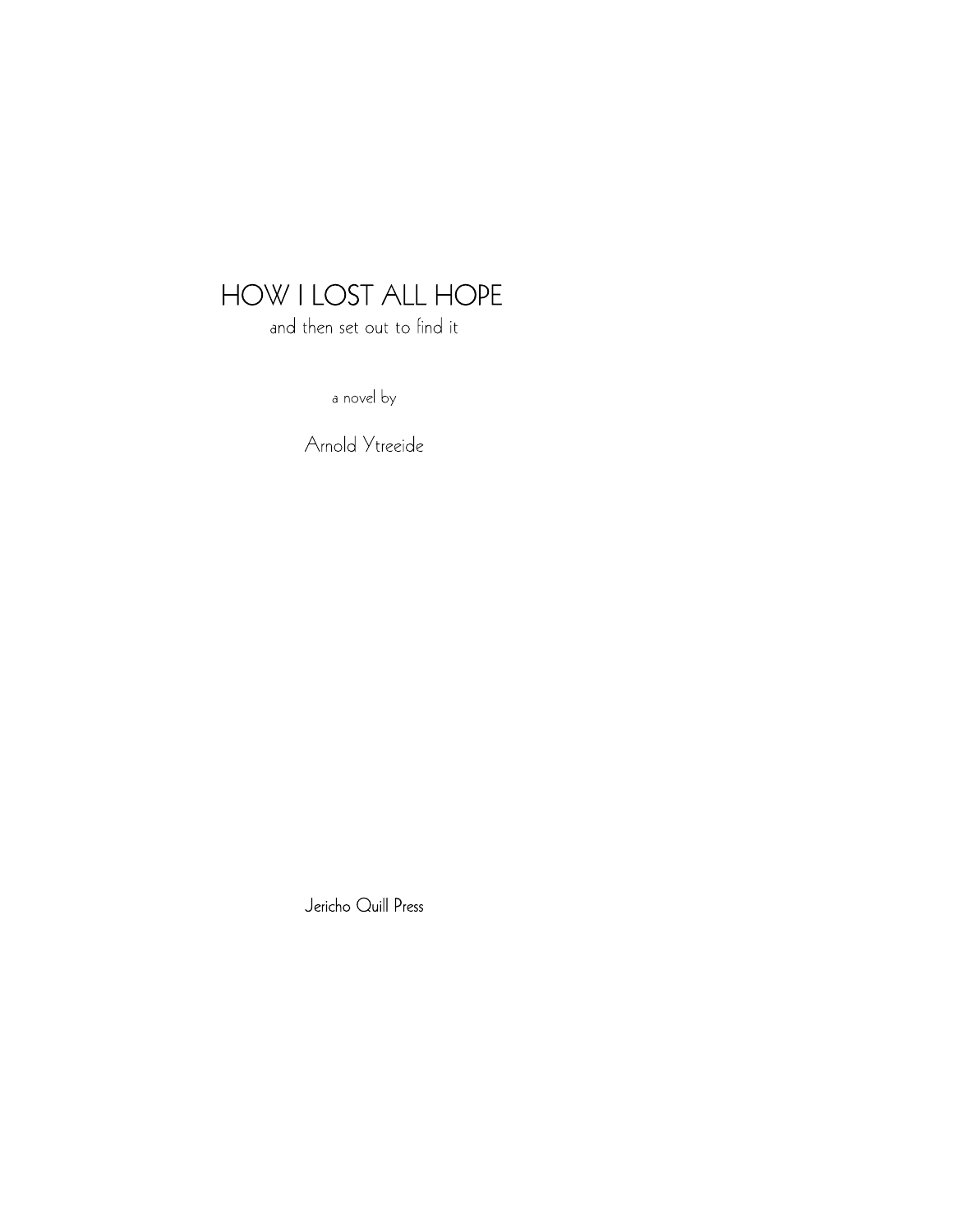and then set out to find it

Copyright © 2014 & 2019 by Arnold Ytreeide All rights reserved

> ISBN 10: 1502383985 ISBN 13: 978-1502383983

## Other Books by Arnold Ytreeide

Jotham's Journey Bartholomew's Passage Tabitha's Travels Ishtar's Odyssey Amon's Adventures Submarine Spy **Tracking Bigfoot** Sky Pirates Under My Teacher's Desk

JQP 14-01 www.JothamsJourney.com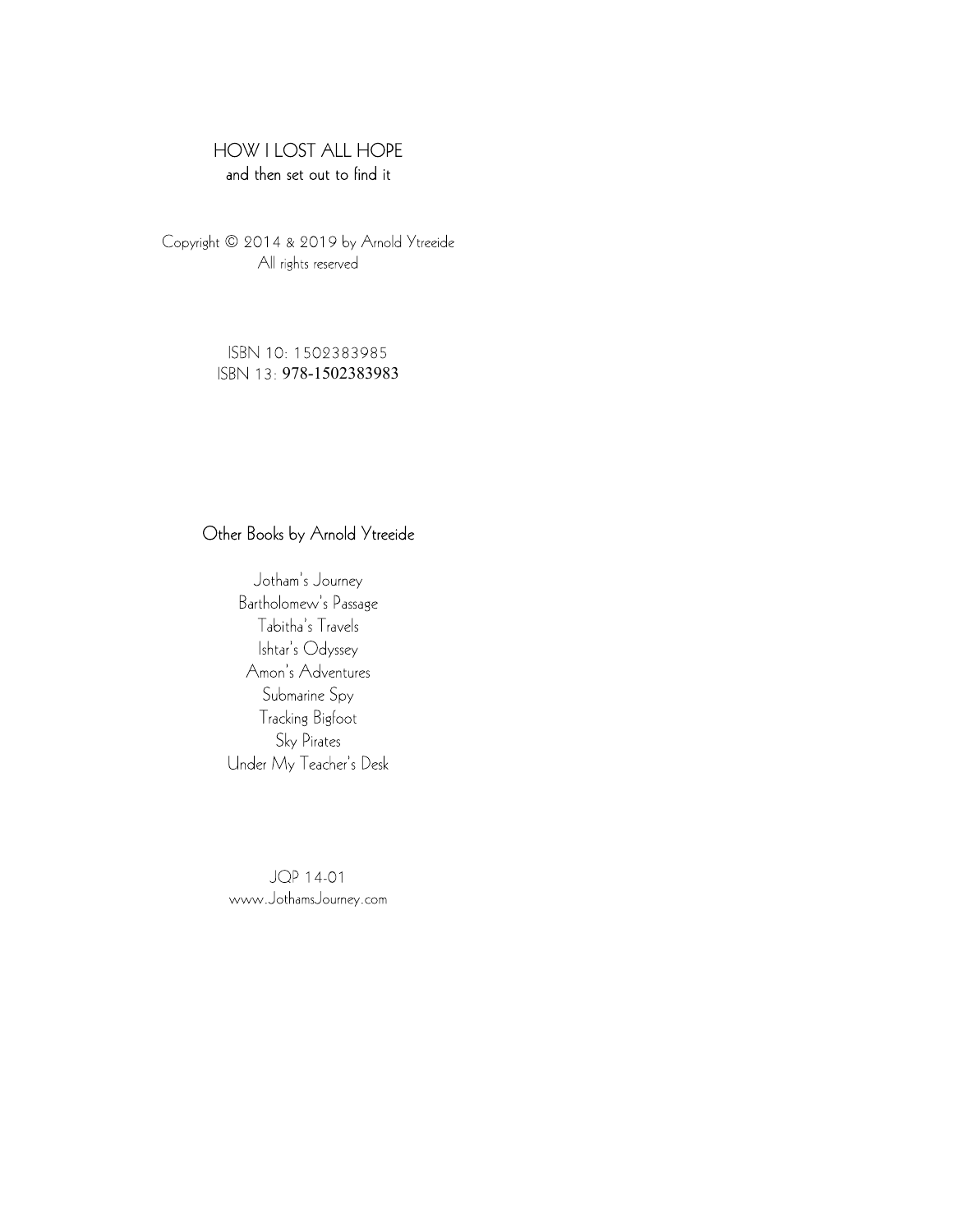For Mom and Dad, with gratitude that they always did the best they could possibly do.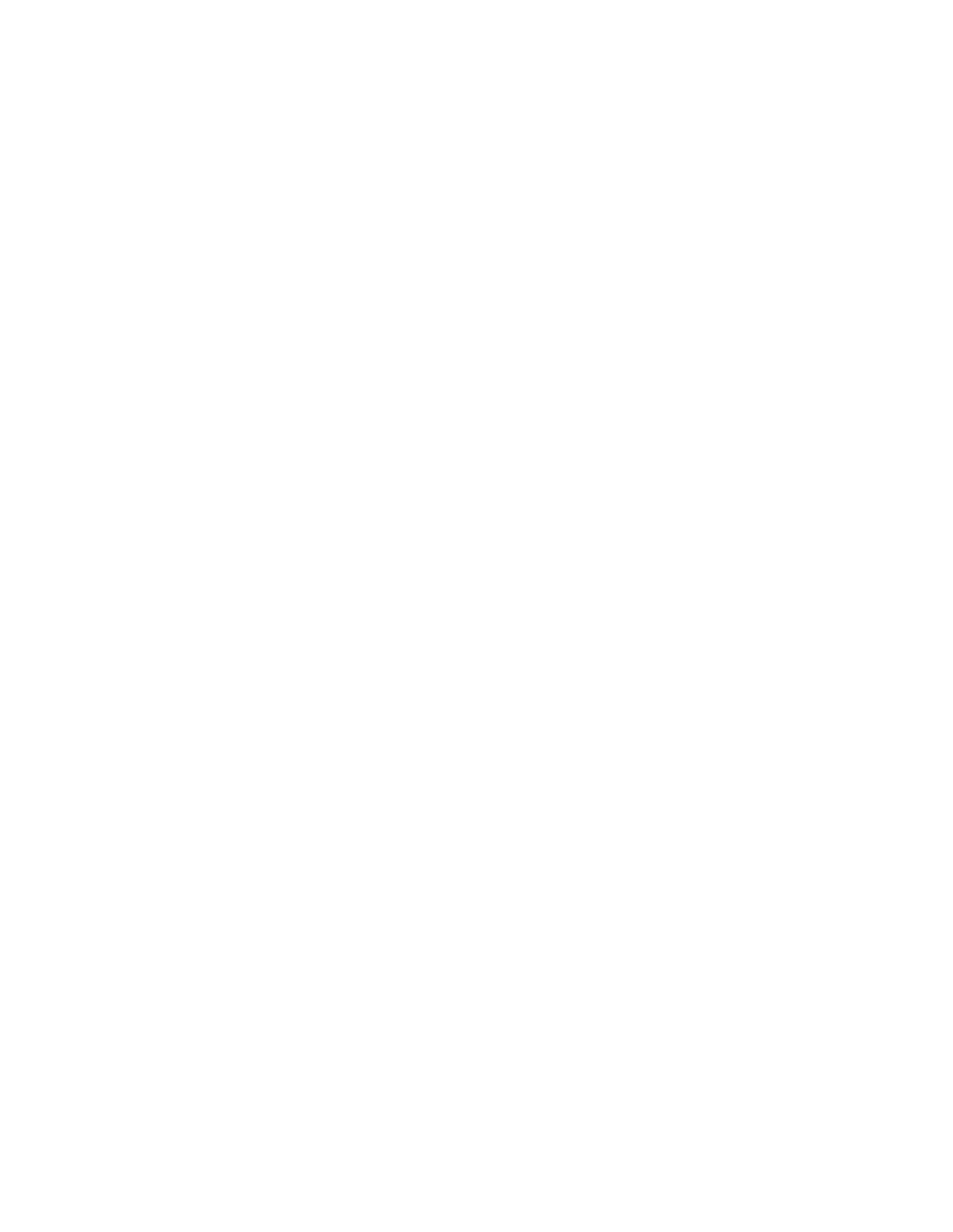## **ONE**

Grey. Metallic. Two inches to a side. The box posed on the edge of the lectern pretending to be real, and in that pretense I saw the whole of my salvation.

Not that I believed salvation was actually possible.

In matter of fact, the box looked as much out of place in a philosophy lecture hall as I myself felt. From seven rows up in the gallery I couldn't see its details, only that it had a red push-button on top. But its potential . . . well, that very much belonged here, as such potentials are strictly a matter for the philosophical.

The Professor paced slowly behind the lectern. Afternoon sun spilling through the high windows irradiated his grey-white crewcut. "I am quite serious," he said, his slight Scottish accent almost corrupted by the bass in it. "I do not claim to understand, I only state that it functions." His eyebrows raised in his "I dare you to dispute me" look. As usual, no one did.

He wasn't acting as much as teaching, although I'm never quite sure. He was heading for a point, and I had learned twenty-plus years ago when I sat here as an undergraduate that, when Doctor Phillip Kendrick heads for a point, it can be a fantastic voyage, if you'll just wait patiently.

"There is doubt on your faces," he continued, standing now at the oak railing that separated the lecture floor from the forty-six graduate students. "Or is it a suspicion that your professor is a bit more irrational than usual today?" The obligatory, if shallow, laughter did not erase the hint of truth I felt might be in that statement.

"I assure you," he said, holding up his right hand as if to testify, "that I am completely sane, and completely sincere. What you see before you," he turned and took up the box again, "is a device for traveling through time."

When he'd first said it there had been a surprised stillness in the room. This time the reaction was more like a tolerant parent listening to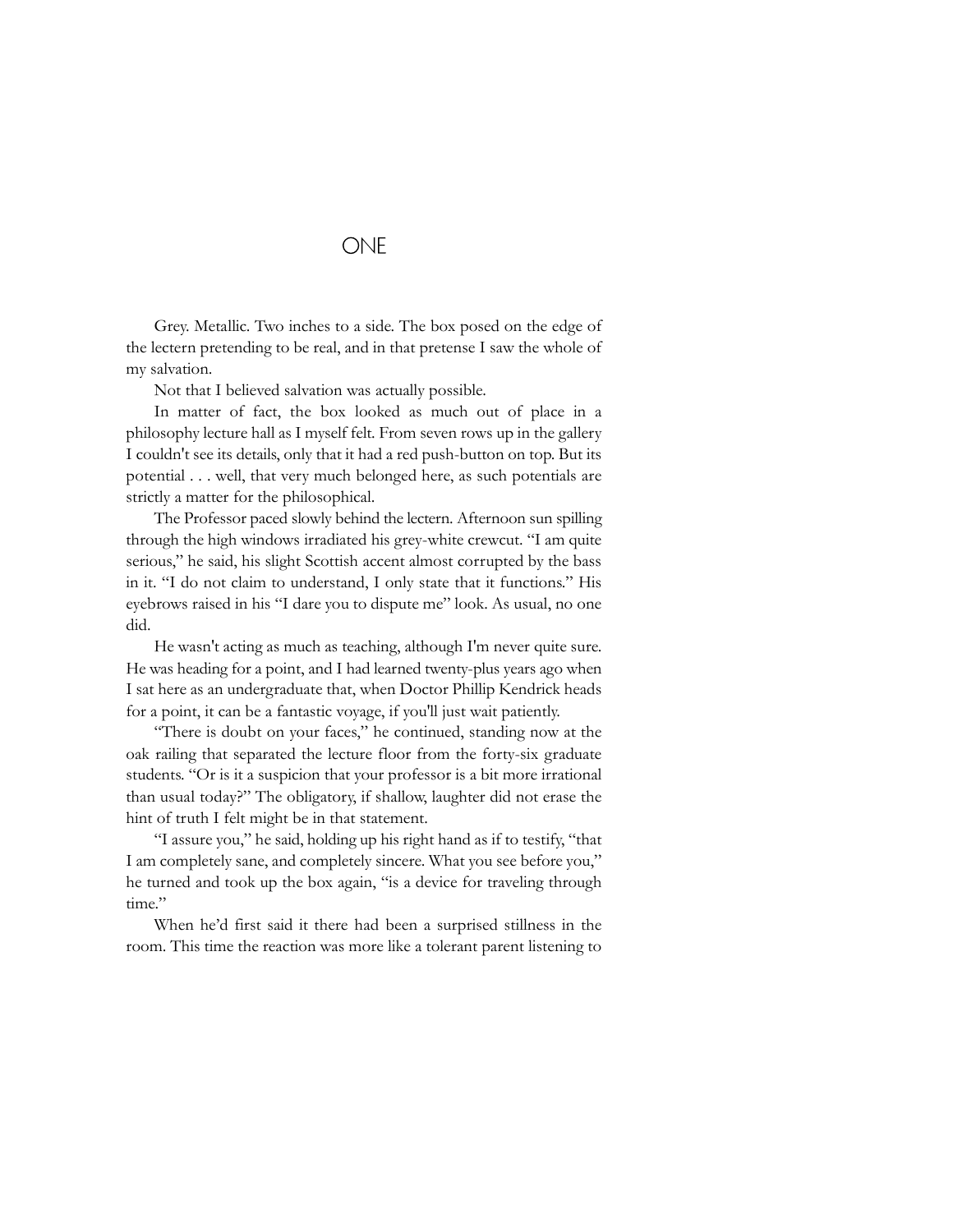a child's wild story, waiting for the nonsensical punch line.

The Professor slapped the box down on the lectern again. "Very well," he said in a rush, "if it's proof you want, proof I'll give you. I'll push this button and disappear before your eyes, gone to another era!" The Professor stared straight at us, eyes narrowed, looking to judge the thoughts behind each face. As he stared, his index finger hovered defiantly over the small red button on the grey metallic box. His eyes locked on mine and a cold wind shot down my spine. Of course I knew this was an object lesson. Of course I knew he wouldn't disappear. Of course I knew there was no such thing as time travel. Yet the fiery-cold look in his eyes blew the confidence straight out of my soul and I teetered on the edge of belief.

Suddenly he released his stare and let out a laugh that echoed off the oak paneling. He pulled his hand away from the box, walked back to the center of the room. "No, I'll not be disappearing today," he said. "If I did, you'd all think it a splendid excuse to cut class."

We joined his laughter, relieved that his little game was over. We were wrong.

"I am still quite serious," he said. "But a debate about the possibilities of time travel is not what I planned for today. Rather, a question." He paced again, left arm behind his back, right hand stroking a salt-andpepper beard. When I was nineteen and knew everything, The Professor had seemed old to me. Now he seemed remarkably young, though he was flirting with retirement. Time hasn't changed him, but it has fought me. Lately I've felt down for the count.

"Presupposing time travel were possible," The Professor continued, "and presupposing you were fortunate enough to have access to a time travel device, my question to you is this: for what purpose would you use it?"

Now we could relax. We were again on sound, theoretical ground and could grapple with some sound, meaningless questions. A young man at the far end of the gallery called out, "I'd travel forward six years and get my PhD!"

The professor laughed with us, but then said, "Sorry, not in the rules. You may only travel back in time, not forward."

"I'd go back and get a different haircut." It was the blonde in the third row, Anne. A nurse I think. I'd had a cup of coffee with her one break and exchanged two-minute biographies. We all laughed now,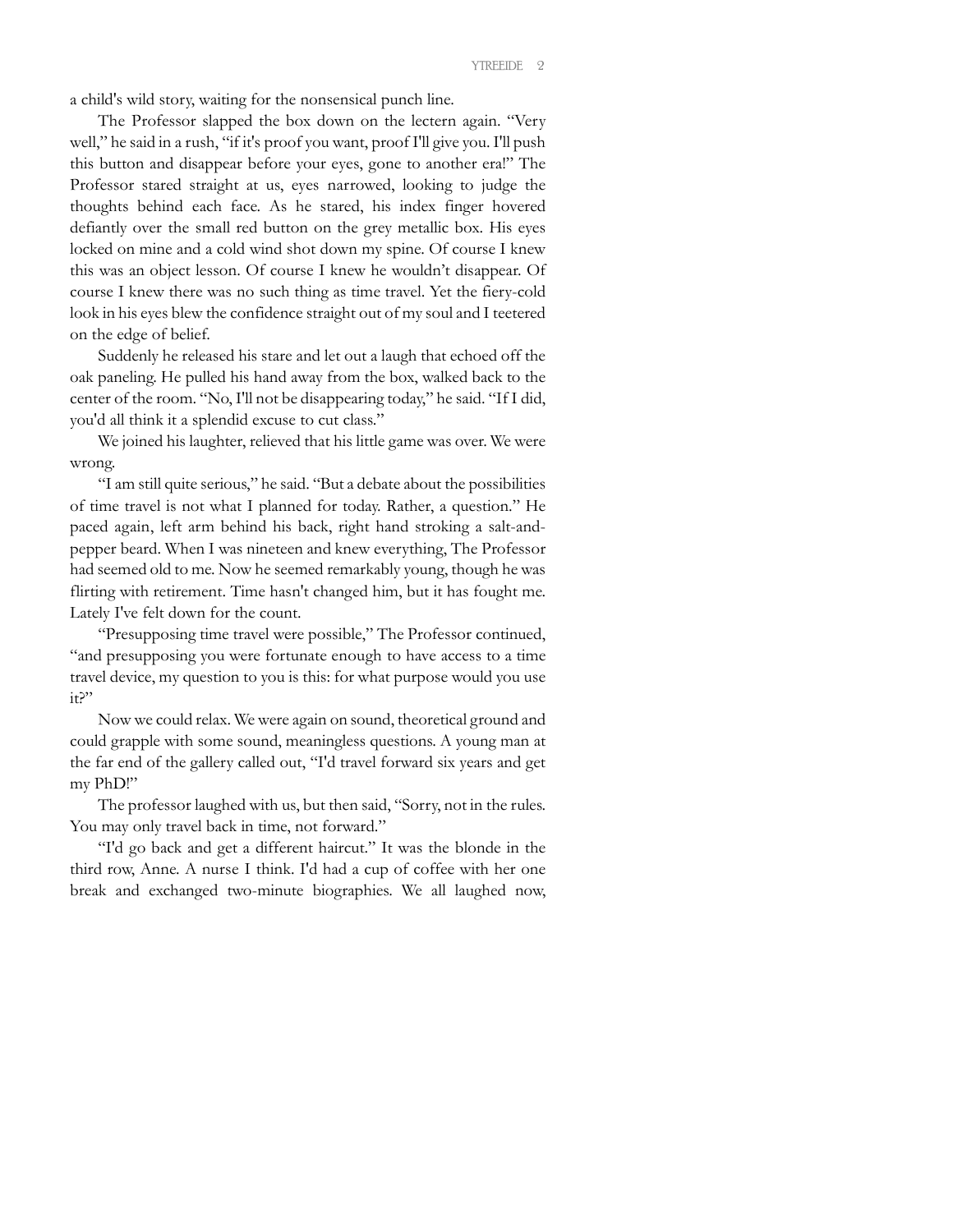everyone apparently sharing my opinion that her new hairstyle was so-lastyear.

The one-liners continued, with everyone trying to top everyone else. Of the extroverts, that is. The rest of us just sat and eavesdropped. "I'd go back and invest in Google," said a balding man up front. "I'd go back to registration day and drop this class!" That from a young lady directly above me on the next row.

But an overweight man in his fifties, across the aisle and two rows down, bagged the trophy when he said, "I'd go back to the day before I met my wife and lock myself in the bathroom."

The convulsive laughter that followed carried us over the crest of the hill we'd been climbing, and we felt content. We were ready to be serious. Which was good because, as the laughter died to snickering, The Professor said, "Now seriously, ladies and gentlemen, where would you go if you could travel anywhere in time you'd like?"

A few moments of silence followed, a few moments for me to reflect on the question, to notice again the hardness of the wooden seats, to doodle frowny faces on my note pad because I had no intention of giving an answer. Finally, the extroverts began doing their work.

Anne, the nurse: "I guess I'd fill my bags with all the vaccine I could carry and go back to every plague that's ever cursed a people." Sounded good to me. The first young man, Steve: "I'd go back and stop every tragedy from nine-eleven back to Pearl Harbor." Good answer. "I'd go back and save the Kennedys and Martin Luther King." It was a young African-American man in the front row.

But once again it was the overweight man in his mid-fifties, across the aisle and two rows down, who closed the discussion when he quietly, almost inaudibly, and terribly sincerely said, "I'd go back to the day before I met my wife and lock myself in the bathroom."

I could hear the creaking of the oak paneling in the silence that followed. We were embarrassed – that piercing, angry, enveloping embarrassment a group feels when someone has shared something too personal in public. At that moment, Professor Kendrick stepped in.

"You've all given perfectly charming answers," he said. "And most of them quite noble. But I rather suspect," he continued, drawing himself up and locking his eyes on ours once more, "that you are all lying." This had the intended effect on my curiosity. "All, that is, but Mr. Franklin, here," he added, pointing out the unhappy husband.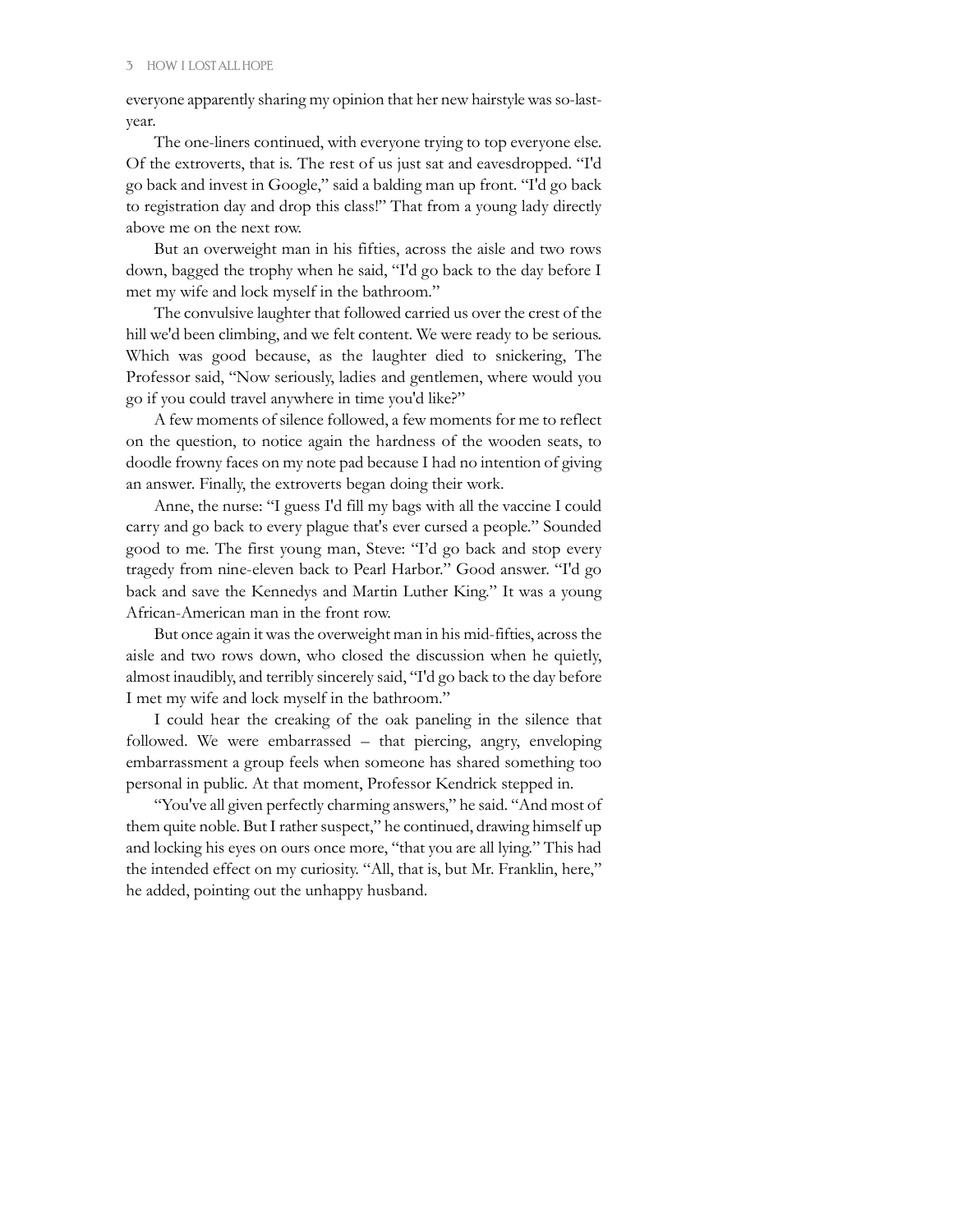#### YTREEIDE 4

"Because I believe," The Professor continued, pacing, hands locked behind his back, eyes locked on our souls, "I believe that each and every one of you would do no such noble thing." His voice began to rise like a camp-meeting preacher, hands marking his accusations with grand sweeps. "I believe that each and every one of you, given the opportunity to go back to any time in history, given the opportunity to heal entire civilizations, to alter tragic moments, to observe the wonders of the historical world," he paused, and continued in a near-whisper, "would turn away from every such opportunity to go back into your own past, and change that which you wish you had never done."

And there it was. The point. The place to which he had been guiding us all hour. Once again The Professor had spun us around on our own pretensions then hit us square between the eyes with a piercing truth. And it was, for me at least, most definitely truth. He had quite unknowingly slashed through all that I pretend to be and bared the core of my soul, where are kept the secret regrets I hold. I wondered for a moment if the blood would show through my polo.

I willed the memories to stay where I had neatly tucked them, but they defied me. As they slid across my mind in frightful clarity I wished the grey metallic box really were a time-traveling device. I wanted to stand up, run to the front of that classroom, and push the button. I wanted to go back in time and erase what I wish had never happened.

The Professor picked up the box and, for a moment, for one horrifying, insane moment, I thought he had heard my private misery and was handing me the box. Instead, he simply held it up, rotating it slowly.

"So, ladies and gentlemen, what will it be? What private miseries are you keeping?" My heart lurched at those words – had he been listening in? "How would you change your lives, your histories, your actions, if indeed I could send you back?"

He was into his lecture then, and would speak for another forty-five minutes. Our seminar was Topics in Philosophy and served no other purpose for me than to fulfill some credits for my master's degree. Which is about the only thing that could get me to sit on these hard wooden seats on a beautiful August afternoon when I could be doing anything else. Even being a teacher, summer school had never much appealed to me.

As always, serious debate erupted and, as always, we came away having no idea what The Professor personally believed. His job was to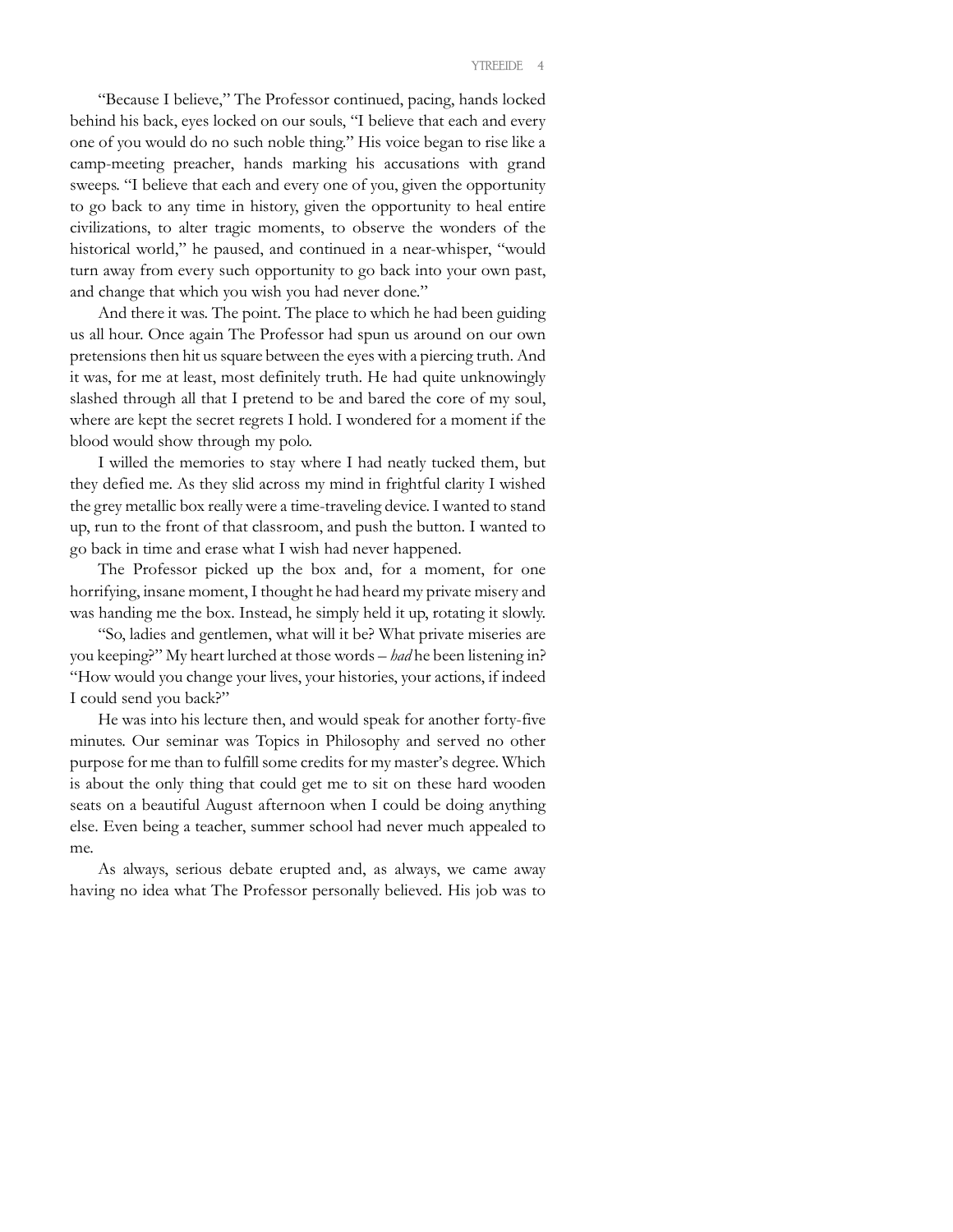make us think, not give us answers.

I caught only part of the discussion, though. My mind kept returning to that night when it had happened, the night of my regret. The scene played over and over, like sucking on dark chocolate and never getting past the bitter taste. And over and over I played with the idea of what I might do to change that night, if I really could go back.

The slap of seat bottoms springing vertical made me realize I had dazed through the last ten minutes of class. Slowly, deliberately, still deep in thought, I returned the utensils of education to my briefcase: leatherbound notebook enclosing a yellow legal pad covered in nothing but frowny faces; a tablet computer I haven't a clue how to use – a gift from Maggie, my wife, when I started working toward my degree – and the soft-cover version of the philosophy anthology, the yellow "USED" sticker on the spine a fine complement to my mood.

By the time I was ready to leave only two students remained talking to The Professor. I waited quietly behind them. Mine was a personal question, not for the hearing of strangers.

When the two had gone, The Professor looked at me for a moment, silent. "Thomas," he said without emotion, as if he had sifted through a stack of names and finally found the correct one. "You have a question?"

"Yes, Professor. I guess it's kind of a philosophical one." I felt foolish now.

The Professor smiled. "That works out well, since this is a philosophy class. What is it Thomas?"

"It goes back to our earlier discussion on time travel." What was I doing? "If one really could return to one's own past," even my sentences were mocking me now, "could one really effect any changes that would change one's future?" I felt the flush of embarrassment in my cheeks. I sounded like a love sonnet re-written in proper grammar.

"I guess that depends on what one had done in one's past that one felt needed changing."

He was toying with me. And I knew it. And I laughed. And so did he. All of which helped me relax.

I shouldn't need to relax around The Professor; I've known him for decades, been to his home a dozen times. Strike that. I've been to his house, I'm not sure I've ever been to his home. Either way, I shouldn't feel as intimidated as I do around him.

Still smiling, The Professor surveyed me with a casual curiosity.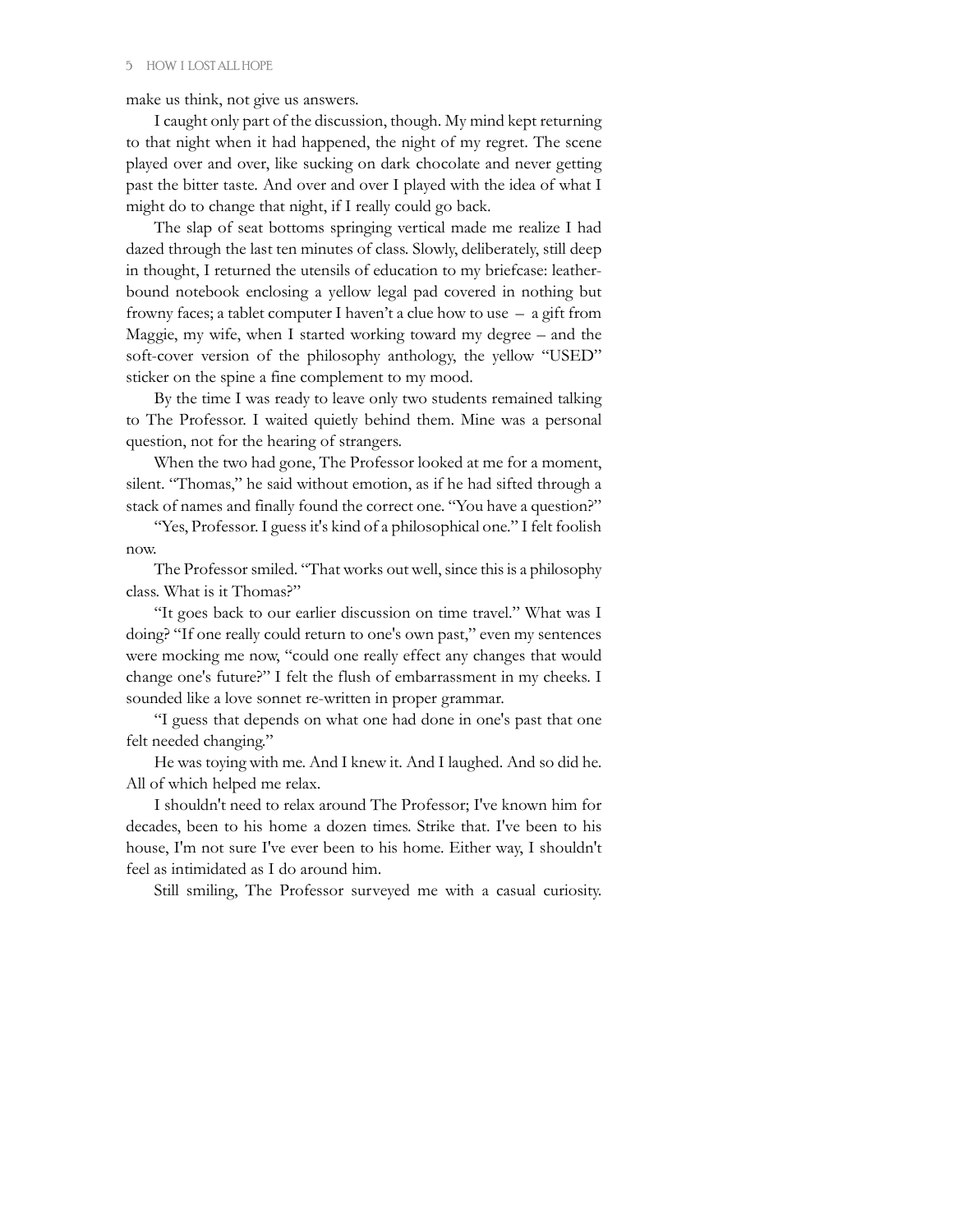"You're troubled, Thomas," he said, more a statement than a guess. "And you're looking for relief. Been looking a long time, I should say."

Half of me wanted to yell "Yes!" while the other half wanted to deny it. I should be used to this by now, the way The Professor instantly dissects a person, then lays the pieces out for discussion. But I'm not used to it, and I had to fight my own defense mechanisms to admit he was right.

"That's pretty close to the truth," I said. My defense mechanisms hadn't surrendered unconditionally. "I guess I'm searching for an answer that I'm not sure even exists."

"But if it does exist, it does so in the past, is that it?"

I nodded. I wanted to scream out, "Of course that's it!" I wanted to tell him all about it and beg him to help me. Nevertheless, I only nodded.

The Professor thought for a moment, his fingers rubbing the brass lock on his ancient leather attache'. He took a deep breath, then let it out sharply. "I'm not sure I can help you," he said. Sympathy filled his voice, sympathy with a touch of reality.

I nodded again, and let my eyes drop from his. "I wasn't really asking for help," I lied, then met his eyes again, "just pondering a philosophical question."

"I mean, Thomas, that I don't think anyone can help you except you. Only you can explore your past, and only you can make it fit in with your future."

"I guess that was my real question," I said with just a touch of selfpity. "How can I go back to what was and make it what I'd like it to be?"

His smile spread into a sympathetic grin and he pointed at the small grey box. "Push the button," he said.

I laughed a little, then sighed. "If only it were that easy."

He just kept looking at me. "Maybe it is," he said softly. There was a pause, then he finished latching his case and gathered his overcoat. "I must be going now, Thomas, my dinner will be waiting." He stopped and looked at me to make sure I understood he was sincere. "I truly wish I could give you some answers."

I thanked him, then he climbed the elongated stairway to the exit in back. I wish you could give me some answers too, I thought. Then I decided, again, there really was no answer for the past. Maybe I just needed to work on the future and make the best of it.

"Yup, Tom old boy," I said aloud to the empty room, "you've got to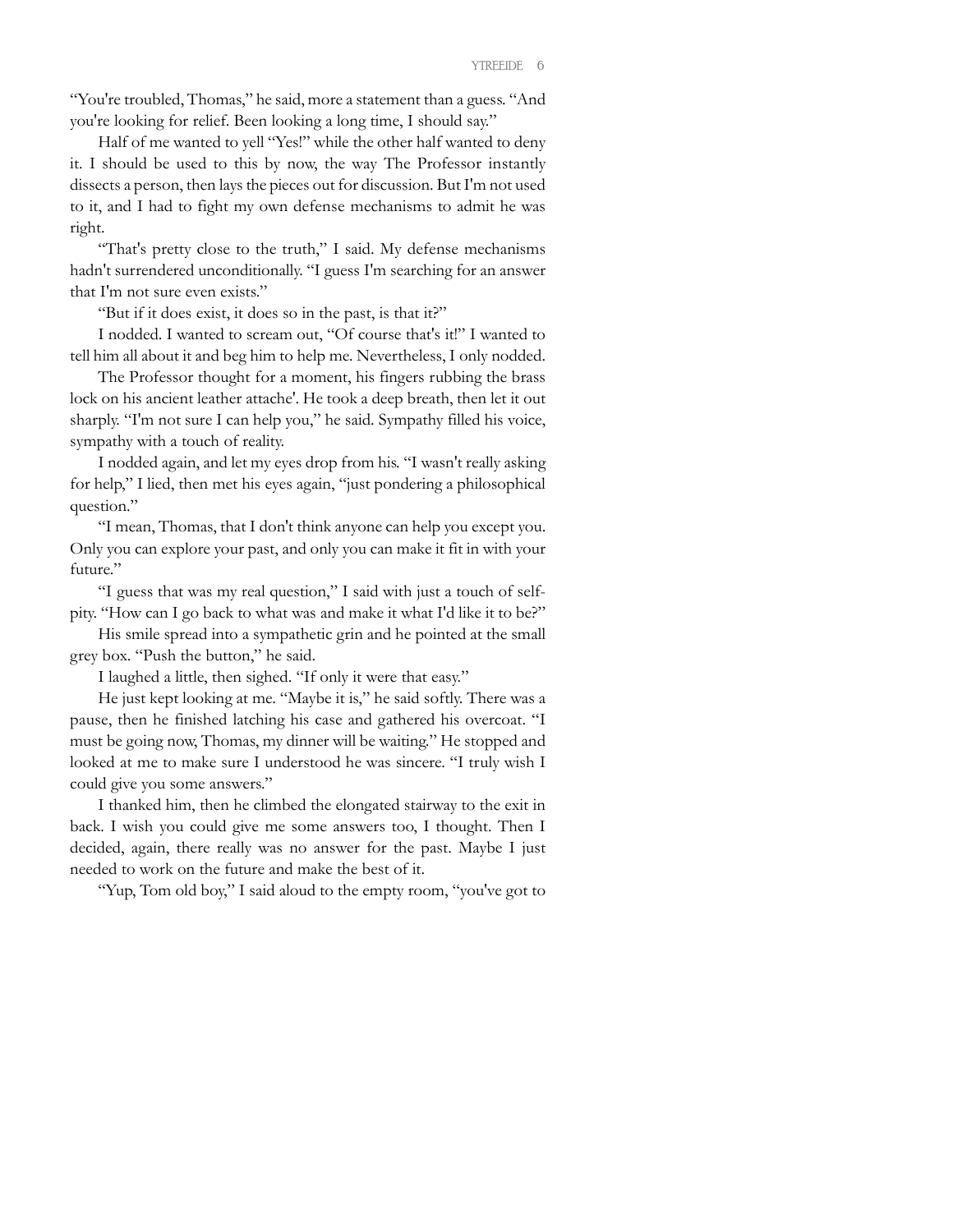quit dreaming and get back to real life." With that I gathered my things, gave the red button on the grey metallic box a playful tap, and climbed the stairs to the exit.

The History and Philosophy building on the campus of Akishna State University has both dignity and charm. Five stories tall plus a bell tower, rusty brick exterior, and oak paneled interior, it holds the line between antiquated and antique. Time was in this building. More time than I myself had seen. It enveloped anyone who entered, surrounding them not with history, but with today in the light of yesterday. It was a presence that demanded recognition.

Maybe it was this presence that wouldn't allow me to turn away from the past just yet. Despite the order I'd given myself back in Room 103, my thoughts kept returning to times past as my steps echoed down the marble of the Great Hall. Nor did those thoughts leave me alone once I was out the main entry and down the gauntlet of concrete lions.

Orange and brown and yellow maple leaves, dry and crackly under my feet, echoed my bitterness as I headed up the sidewalk. Time is unstoppable, they were telling the depths of my concentration. You cannot change what has been cast in time.

I continued along the route as I had a thousand times before. Five blocks west, two blocks south, to a quiet, two-story, three-bedroom home where time once took a nasty turn. Or rather, it was my life that had taken a nasty turn. Time is only the preservative.

A deep breath of crisp air; maybe I can force the gloom away. I tried to take in the world around me, to realize life is bigger than one incident two years past. I noticed with delight that they'd finally started remodeling the facade of the old Administration Building. I guess time can be fooled for a while, if you use enough mortar.

Another block gone by and I quickened my step – the wind was beginning to tickle. I really must beat this depression, I told myself. I've a family to go home to, and they don't need to endure another evening of melancholy.

I stopped at the next intersection and waited for traffic to clear. Mine is not the worst problem in the world, I suppose, though it might win a prize for tenacity. But when a problem is yours alone, when it climbs on your shoulder and rides you everywhere, when it waits for you to wake up in the morning and tucks you in at night, then I think you're justified in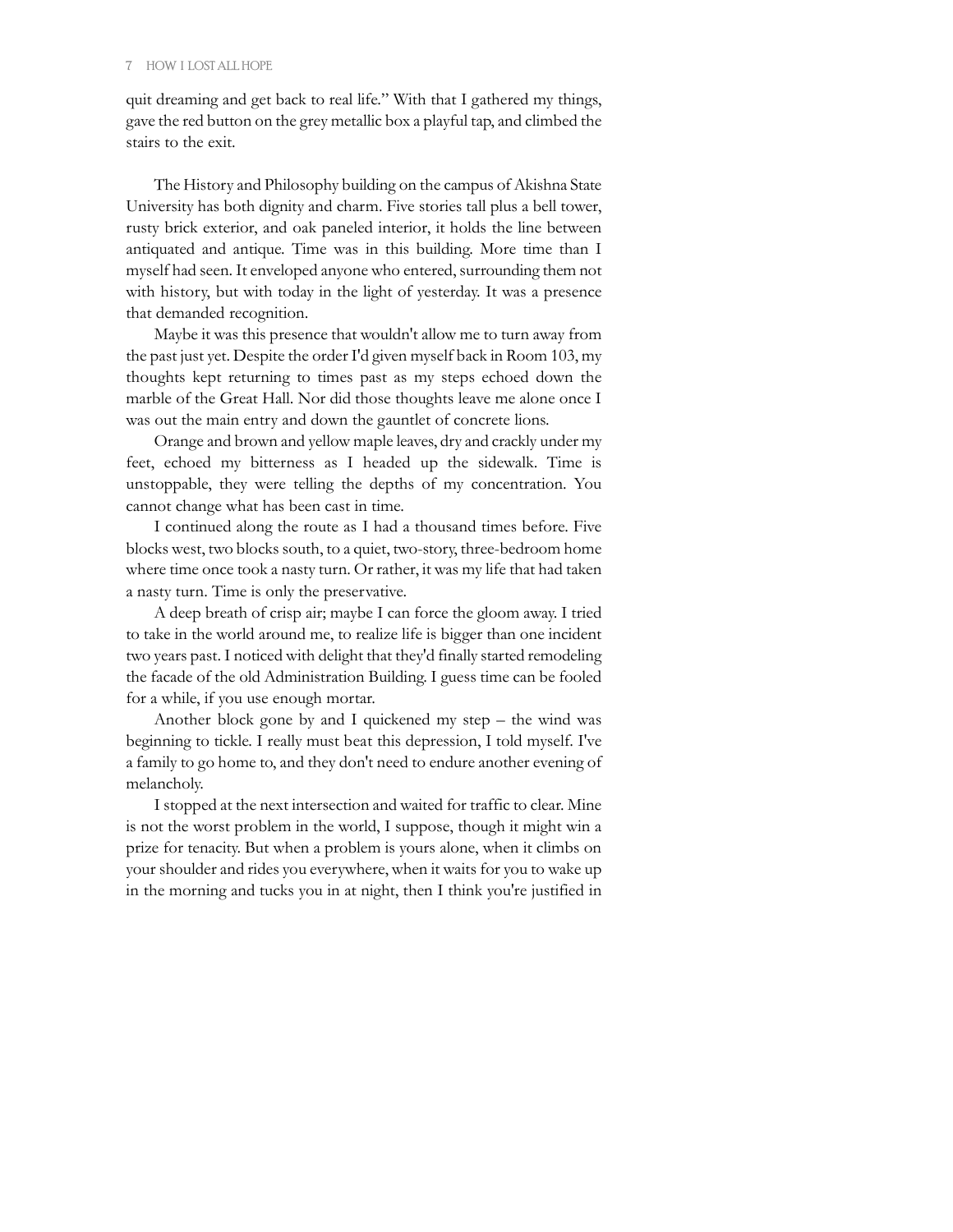seeing it a little out of perspective.

A restored '48 Buick passed and I hurried across the intersection wishing someone could restore me as easily. I claim to be Christian, and I suppose in the popular sense of things I am, though I'm also one who incessantly doubts the popular sense of things. I tried praying about the past. Even offered a reward for its capture. If there is a God, he doesn't take bribes.

I glanced ahead: one more block, a left turn, then I'd be out of this razor wind. The long shadow tripping off my feet meant the sun was on my back, but I didn't feel any warmth from it. I was passing Wendell's Drugs and moved closer to the building, hoping for a little relief. It didn't come.

Always waiting for crab to be on sale, I stole a quick glance at the Chadwith's Market reader board. Potatoes were on for seven cents and pot roast for fifty-one cents a pound. No crab dinner this week, but Maggie might want some potatoes at that price. I tried calling her but had no service on my cell, something that happens five times out of ten, it seems. Of course, I've felt out of service ten times out of ten for the last two years.

 I sucked my head back down inside the collar of my knit polo and pushed on.

Actually, I hadn't thought about it most of the day. The past, that is. I'd been busy reading Kant for today's class. Then The Professor had brought out his little box and unlocked the vault in my mind. Not his fault, of course. But if I can't change the past, I wish I could at least forget about it. Forgive and forget, they say. Humanly impossible.

Two girls ran past me, college students, no doubt. Trying to get someplace out of the wind, although with wool skirts down to their ankles they were probably warmer than I in my thin slacks.

Enough complaining, I told myself. Tonight's dinner will not be . . .

Skirts down to their ankles? Pot roast at fifty-one cents a pound? A '48 Buick? Fall leaves and a cold wind?

I stopped abruptly and looked around. I could see only six cars, but every one of them was pre-1950. The street sign said this was the corner of Fourth and Pine but my sanity argued: where's the 7-Eleven? Since when did the Starbucks become a pool hall? And what happened to the other half of Chadwith's building?

Irrational images began tumbling through my head, images of H.G.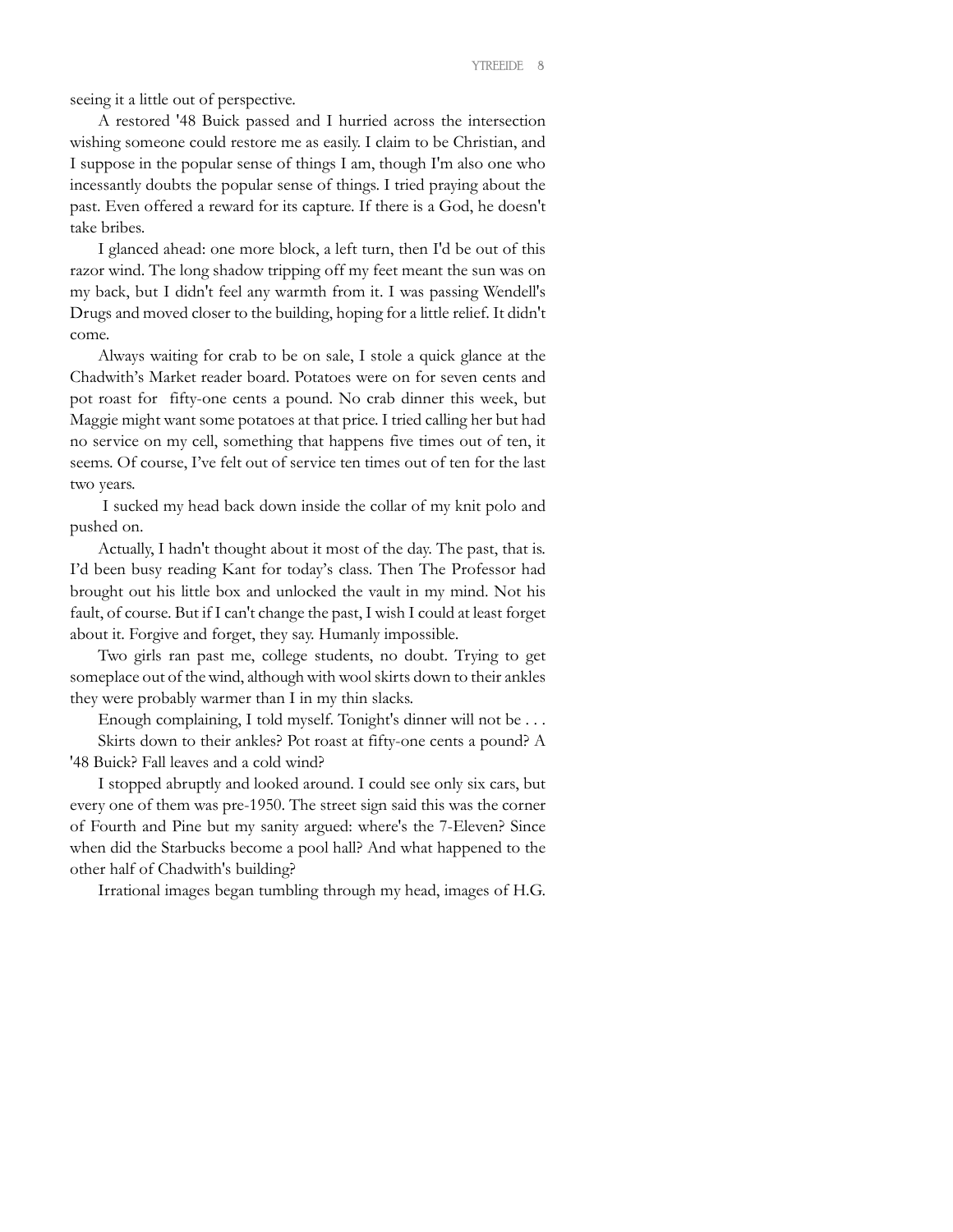Wells, Alfred Einstein, and The Professor's small metal box with the innocent red button. I pulled out my cell phone; still "No Service."

Seconds later I entered the first of what I later dubbed The Five Reactionary Stages Upon Discovering You've Unexpectedly Gone Back In Time. Standing in the middle of the sidewalk, in a brisk autumn wind, briefcase in hand, headed home for dinner, I had one overwhelming, irresistible desire.

"Newspaper!" I gasped aloud. "I need a newspaper?"

In Hollywood at least, the sure-fire test for determining the date is to look at a copy of today's daily. It's as if we've entrusted the newspaper publishers of the world with the job of keeping our days in order. And not one of those sketchy online things – a real paper with real ink. I stumbled back to Wendell's Discount Drug Emporium – which, now that I looked, was not Wendell's Discount Drug Emporium at all but Wendell's Family Pharmacy – to buy a paper.

I expected the quiet "whoosh" of the automatic doors, but slick aluminum had been replaced by bulky wood. I pulled on the brass door handle and entered the medicinal warmth of the pharmacy. I stood there for a moment, looking at shelves of medicines and bandages and crutches, and felt a little nauseous. It was a pharmacy. A real pharmacy. No sporting goods section, no greeting card section, no automotive section. No housewares or electronics or toys. Not even a cosmetic counter. I've probably been to Wendell's more than the pharmacist, but this was not Wendell's. The counter wasn't even in the right place.

"Can I help you?" It was a man I didn't recognize, standing behind the cash register. Pretending to be the pharmacist, no doubt. Probably a drug addict. I'd walked into the middle of an armed robbery, I was sure. I didn't let that grandfatherly face and gentle smile fool me.

"I just came in for a paper," I said, still suspicious. I handed him my credit card. He looked at it like I'd handed him a dead fish.

"What's this for?" he asked.

"To pay for the . . . ." I pulled it back and searched my pockets. He took my quarter and gave me twenty-two cents change.

Without turning my back on the pharmacist imposter, I edged over to the newsstand and picked up the top paper. Then I entered the second of the Five Reactionary Stages Upon Discovering You've Unexpectedly Gone Back In Time. The date was September 8th, 1948. I promptly fainted.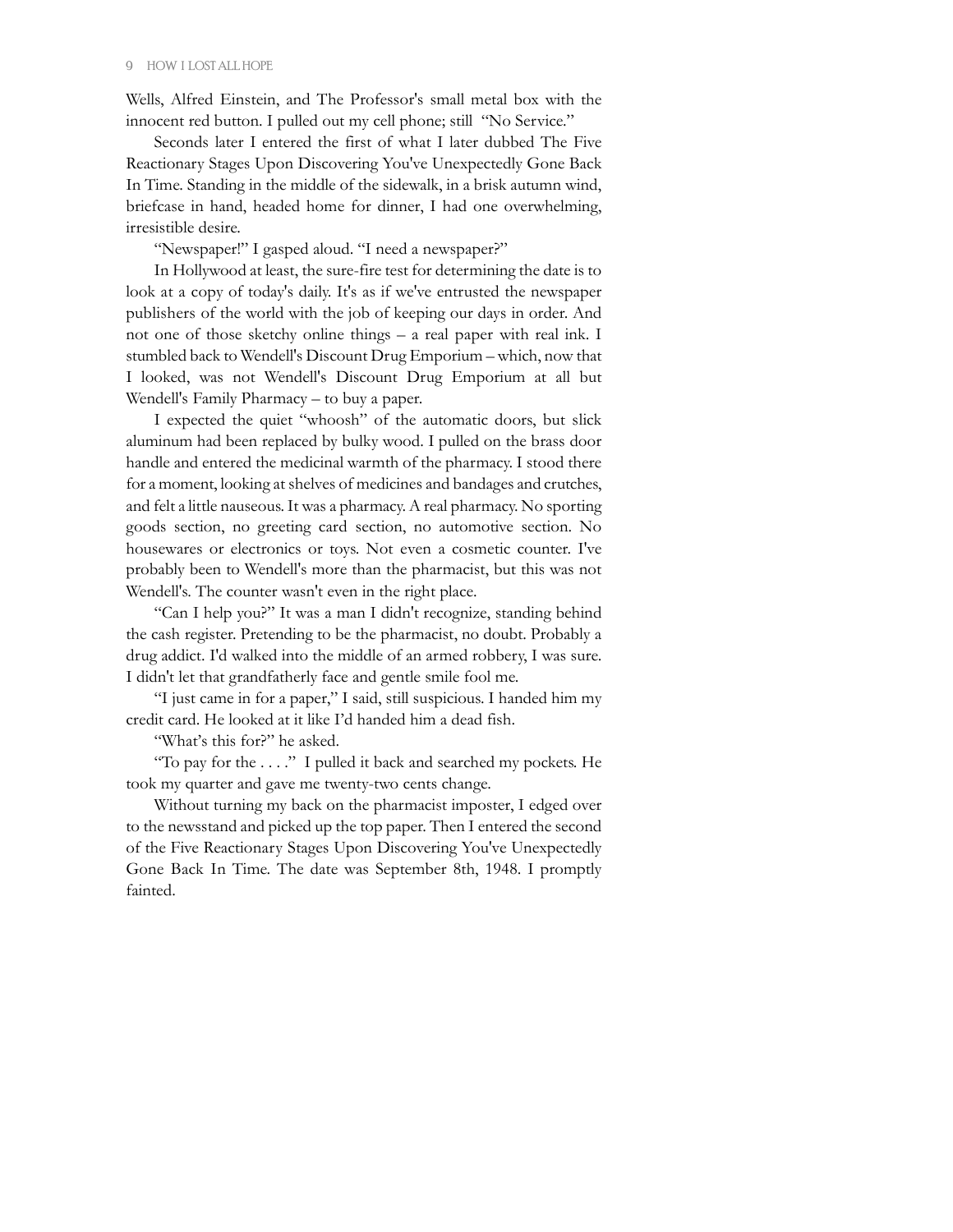Men don't like to say they've fainted. "I blacked out" is the accepted terminology for modern man. But what I did on that hard pharmacy floor was faint. My blood pressure plummeted, my skin went cold, my head went light, the world went dark, and I went down like a swooning teenage girl in . . . well . . . in 1948.

A few moments later I thought Maggie was cleaning the kitchen floors, but woke to find the stranger – all right, I'll admit he was the pharmacist – holding a broken tube of ammonia under my nose.

"You fainted," he said.

"Blacked out," I corrected.

"You okay?" he asked.

"Just fine," I answered.

Stage Three of the Five Stages is to ask the nearest person what year this is, whereupon they think you're an escaped asylum patient and call the police, whereupon you end up in a chase scene through dark alleys running for your life. Having seen enough movies like this to know what was coming, I jumped right over Stage Three and went directly to Stage Four.

"So, what do you think of the president?" I asked the pharmacist as he helped me into a straight-backed chair. If he thought that a strange question from a man who had just fainted – uh, blacked out – he certainly didn't show it.

"Truman's not a bad old boy."

Truman. Harry S. 33rd president of the United States. More to the point, current president of the United States. What in the name of little grey boxes was going on here?

"What do you think?" the pharmacist asked.

"About what?"

"Truman."

"Oh," I said. Then after a pause, "Not a bad old boy."

The pharmacist – Wendell was his name – asked if I'd be okay and I said sure, and that I just wanted to sit and read my paper for a few minutes. He said that was fine and left me alone. I wish he hadn't done that. The more I read, the more panic I felt.

"Truman To Take Trip West - Expects Second Honeymoon with Congress," the headline said. So he really was president. The Republicans were planning a "short, hard hitting campaign with alert watching for any Truman blunders."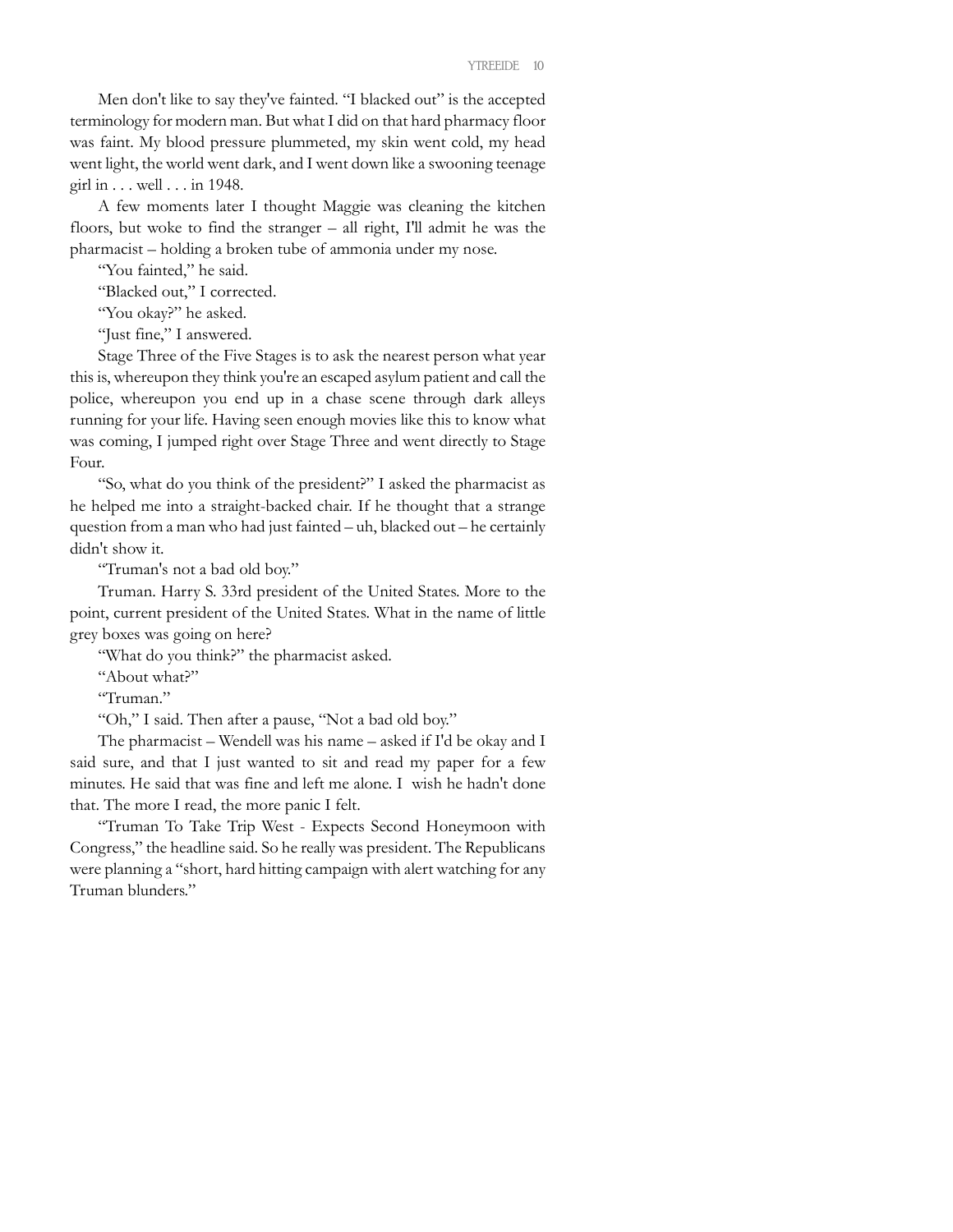The Marshall Plan was in effect. Stalin met with Western leaders over the Berlin problem and the airlift. The congressional Un-American Activities Committee was vowing to "stop the radicals, and stop them now!" Grapes were fifteen cents a pound.

Frantic, I ripped through the paper. The want ads showed separate columns for "Male Help Wanted" and "Female Help Wanted." A six-pack of Coke cost twenty-five cents. Even Dagwood's comic took a jab at me. He was complaining because Alexander wanted two dollars to take his girlfriend on a date. Two lousy dollars.

I lowered the paper, let go the last of my disbelief, and entered Stage Five. "I've got to get back!" I whispered.

The sky was black as I bolted from the pharmacy. I hadn't noticed the old-fashioned streetlights before – they were just lighting up. The wind was really whipping, and now made sense, it being September and all. But it was coming from behind. I was headed back to the campus.

I waited impatiently for traffic – a '37 Nash Ambassador, a '43 Ford pickup, and something called a Crosley. What few men were out all wore fedoras. A Bell Telephone billboard bragged that long distance calls could now go through in about two minutes, most of them while-you-wait. Traffic cleared and I ran.

Finally, the campus. Almost home. By now it didn't surprise me to discover the Administration Building wasn't being remodeled. It was just being built.

Just like the day after my wedding when it suddenly struck me that "I'm married!" terror latched onto my ribcage as it fully struck me that "I'm in 1948!"

I ran past the concrete lions, up the brick stairway, and through the door. My steps echoed down the marble of the Great Hall. I threw open the doors to Room 103 and scrambled for the light switch. The noisy fluorescents groaned in protest, but cast their greenish tinge across the room, and I sighed.

The grey metallic box, two inches to a side, with a red pushbutton on top, still sat on the lectern.

And it was real.

Slowly now, afraid to go forward but afraid not to, eyes fixed solidly on the demon that had commandeered my life, I stepped down the stairs toward the front of the room. I stood staring at it and saw for the first time a switch next to the red button. The switch was leaning toward the